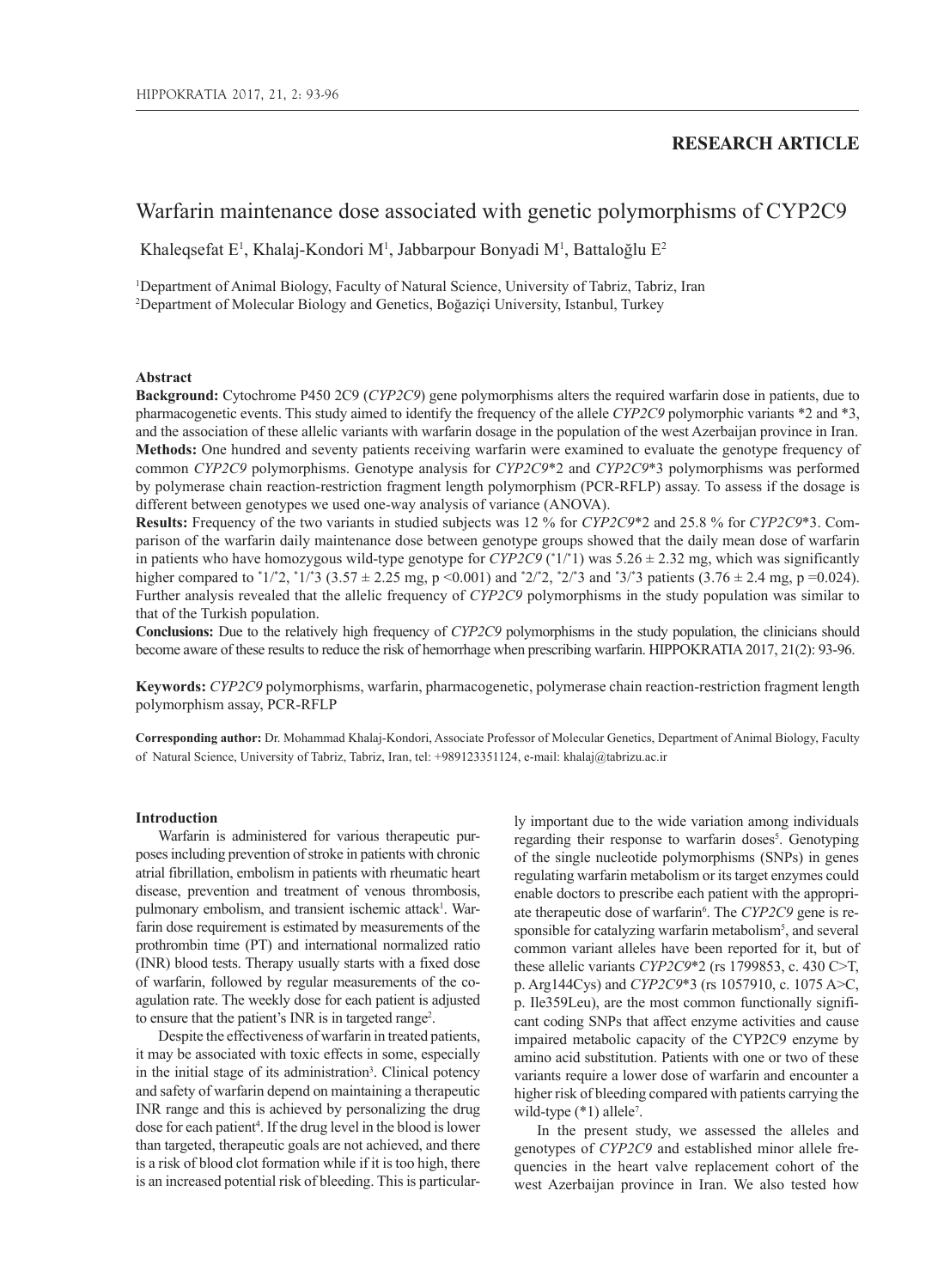polymorphic variants within *CYP2C9* could affect the required dose of warfarin.

## **Materials and Methods**

#### *Patients and Criteria*

In this prospective study conducted between February 2016 and March 2017, 170 consecutive heart valve replacement patients, from Seyyedal shohada Hospital in Urmia, Northwest of Iran who required warfarin therapy were enrolled and had their INR checked. The targeted INR range for the studied cohort was calculated at 2.5-3.5. Their mean daily warfarin dose was  $4.23 \pm$ 2.43 (range 0.28-12.10 mg). Patient characteristics are presented in Table 1. The study was approved by the Scientific and Ethical Committee of Urmia University of Medical Sciences (Ir.umsu.rec. 1394.282 /05.02.2016).

## *Sampling and DNA extraction*

Peripheral blood samples were obtained from each patient and transferred to ethylenediamine tetraacetic acid (EDTA) containing tubes in order to prevent clotting. Genomic DNA was extracted using a DNA Extraction mini kit (YTA Company, Tehran, Iran) according to the manufacturer's instructions. The purity and concentration were checked using gel electrophoresis and NanoDrop™ spectrophotometer (NanoDrop Technologies, Wilmington, DE, USA).

**Table 1:** The demographic characteristics of the 170 patients included in the present study.

| Variable                 |        |                    |  |  |
|--------------------------|--------|--------------------|--|--|
| Age (years)              |        | $54.8 \pm 14.0$    |  |  |
| Weight (kg)              |        | $72.67 \pm 14.8$   |  |  |
| Height (cm)              |        | $162.83 \pm 9.98$  |  |  |
| Daily warfarin dose (mg) |        | $4.23(0.28-12.10)$ |  |  |
| <b>Sex</b>               | Male   | 66 (38.8%)         |  |  |
|                          | Female | $104(61.2\%)$      |  |  |
| Race                     | Turk   | 152 (89.4 %)       |  |  |
|                          | Kurd   | $16(9.41\%)$       |  |  |
|                          | Fars   | $2(1.17\%)$        |  |  |

Values are presented as means ± standard deviation (age, weigh, height), mean and range in brackets (daily dose), BMI: body mass index.



**Figure 1:** *AvaII* digestion products. Lane M, 100-bp ladder; lanes 1 and 9 two CT heterozygotes with fragments of 420 bp, 363-bp; lane 5, mutant homozygote *AA* with fragment of 420-bp; and lanes 2, 3, 4, 6, 7, and 8, wild homozygote CC with fragment of 363-bp.

#### *Genotyping of CYP2C9 allele*

Genotyping for the *CYP2C9*\*2 and *CYP2C9*\*3 polymorphisms was performed with polymerase chain reactionrestriction fragment length polymorphism (PCR-RFLP) assay using the primers **(**5'-GGATATGAAGCAGTGAA-GGAA-3' and 5'-GGCCTTGGTTTTTCTCAACTC-3) to amplify a 420-bp *CYP2C9*\*2 amplicons and (5'-TG-CACGAGGTCCAGAGATGC-3' and 5'- AAACATG-GAGTTGCAGTGTA-3') to amplify a 131-bp *CYP2C9*\*3 amplicons. The PCR reactions were performed as described by Daly et al in 2006<sup>8</sup>. Ten microliters of PCR products were incubated with one unit of the restriction endonuclease *AvaII* and *NsiI* (New England Biolabs, Ipswich, MA, USA) restriction enzymes for *CYP2C9*\*2 and \*3 respectively at 37 °C overnight. The digestion products were analyzed on 2 % agarose gel. For *CYP2C9*\*2 a 420 bp DNA fragment was amplified by PCR. After RFLP analysis, the presence of the mutant allele T was indicated by loss of the single *AvaII* site and a single band at 420 bp while products containing C allele were digested to two fragments of 363 bp and 57 bp (Figure 1). For *CYP2C9*\*3 a 131 bp DNA fragment was amplified. The presence of the *CYP2C9*\*3 allele was indicated by the loss of the single *NsiI* site created by the PCR primer. So amplified products containing mutant allele C were visualized as 131 bp bands, whereas those containing the wild allele T produced bands of 110 bp and 21 bp (Figure 2).

#### *Statistical analysis*

Statistical analysis was performed using the IBM SPSS Statistics (IBM SPSS, IBM Corp., Armonk, NY, USA), version 23.0. The significant differences in the daily maintenance dose of warfarin between the different genotype groups were evaluated by ANOVA and Tukey post-hoc test. Box plot analysis was performed to graphically display the dispersion and skewness of genotyping data. The statistical level of significance was set at  $p = 0.05$ .

#### **Results**

The genotype frequencies of the *CYP2C9*\*2 variant were 75.9 %, 22.9 %, and 1.2 % for CC, CT, and TT genotypes, respectively. The genotype frequencies of the *CYP2C9*\*3 variant were 50 %, 48.2 %, and 1.8 % for AA, AC, and CC genotypes, respectively.



**Figure 2:** *NsiI* digestion products. Lane M, 100-bp ladder; lanes 1 and 6 two CA heterozygotes with fragments of 131 bp and 110-bp; lane 3, mutant homozygote CC with fragment of 131-bp; lanes 2, 4, and 5, wild homozygote with fragment of 110-bp.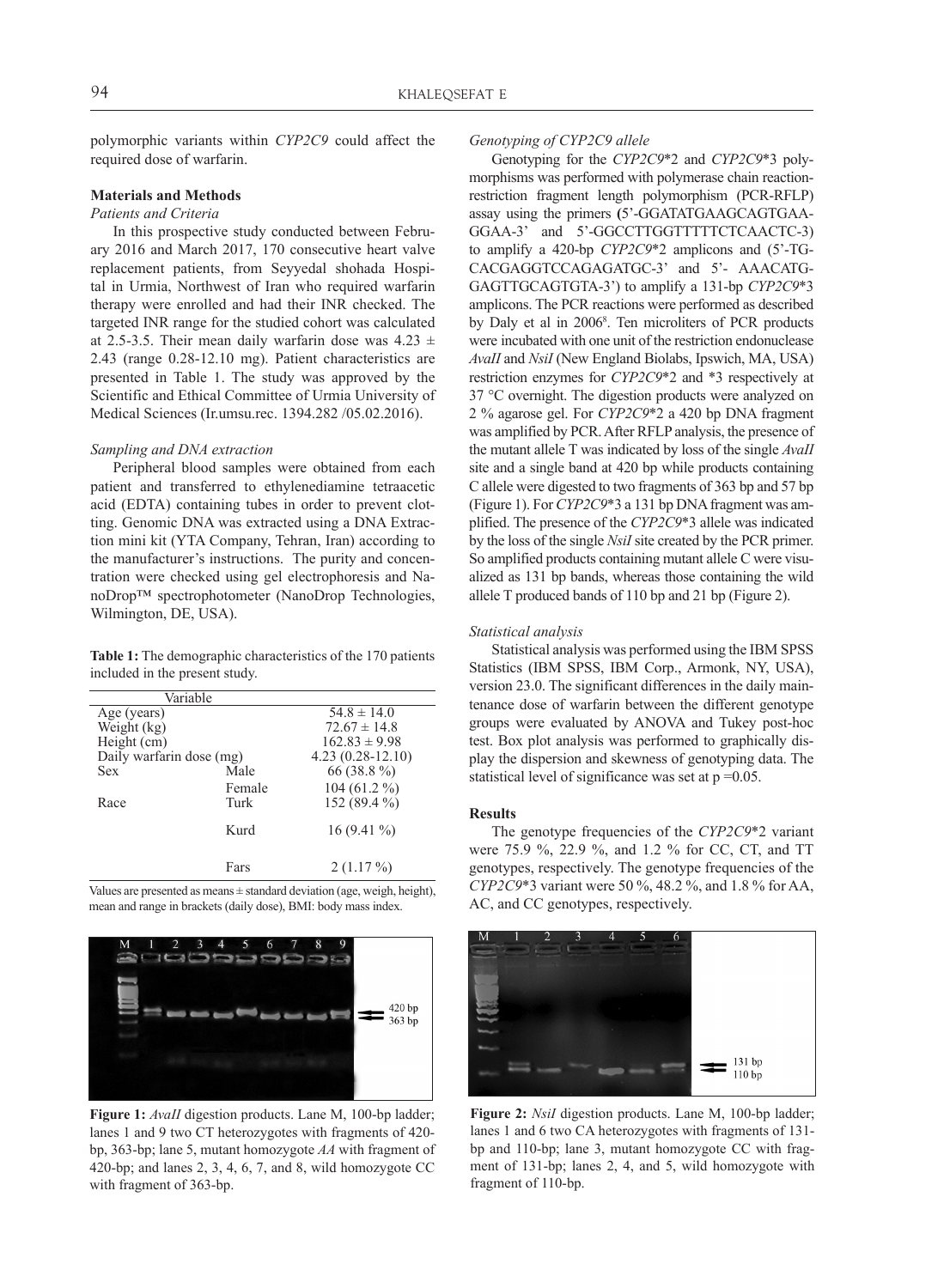In the studied population, the *CYP2C9*\*2 mutant allele (allele T) frequency was found to be 12.64 %. Out of 170 patients, 39 were heterozygous (CT; 22.9 %) and two were homozygous (TT; 1.2 %). The *CYP2C9*\*3 mutant allele frequency (allele C) was found to be 25.8 %. Out of 170 individuals, 82 were heterozygous (AC; 48.2%) and three were homozygous (CC; 1.8%). Genotype frequencies of wild and variant alleles were 64 (37.6 %), 17 (10.0 %), 67 (39.4 %), 2  $(1.2 \%)$ , 17 (10.0%), and 3 (1.8%) for  $*1/*1$ ,  $*1/*2$ ,  $*1/*3$ ,  $*2/*2$ ,  $*2/*3$ , and  $*3/*3$ , respectively (Table 2).

Comparison of warfarin daily maintenance dose between genotype groups showed that the daily mean dose of warfarin in patients who have homozygous wild-type genotype for *CYP2C9* ( $^*1/^*1$ ) was 5.26  $\pm$  2.32 mg, which was significantly higher than that in  $1/2$ ,  $1/3$  (3.57  $\pm$  2.25 mg, p < 0.001) and  $^{\ast}2/\ast2$ ,  $^{\ast}2/\ast3$ , and  $^{\ast}3/\ast3$  patients  $(3.76 \pm 2.4 \text{ mg}, \text{p} = 0.024)$ . The mean daily warfarin dose in the subjects with wild-type *CYP2C9*\* 1 was significantly higher. However, there was no statistically significant difference in the mean daily warfarin dose between heterozygotes and homozygous mutants. Distributions of the dose within the different genotypes are illustrated in Figure 3.

## **Discussion**

Warfarin is an anticoagulant drug metabolized by CY-P2C9 and its dose requirement varies between individuals. Optimizing the appropriate dose of warfarin for each treated individual would lead to a reduced incidence of side effects and in turn decreased healthcare costs for patients



**Figure 3:** Boxplot showing the different genotype groups of *CY-P2C9* against the daily warfarin dosage. Boxes indicate the median and interquartile ranges. Vertical lines above and below boxes indicate the minimum and maximum values. The numbers above whiskers show mean values. An asterisk shows each outlier.

and hospitals<sup>9</sup>. The variability in the individual response to the prescribed daily dose of warfarin is mainly associated with polymorphisms in two genes, *CYP2C9* and *VKORC1*, besides demographic factors such as age and body-surface area10. In patients with *CYP2C9*\*2 and *CYP2C9*\*3 alleles the half-life of the more bioactive S-warfarin is increased, so the required dose is lower, the probability of bleeding is higher and the time to reach a steady-state may be longer compared with those who carry the wild-type genotype<sup>11</sup>.

Different allelic frequencies have been reported for *CYP2C9*\*2 and *CYP2C9*\*3 in different racial groups. In the multi-ethnic population of Iran, genetic diversity and different allelic and genotypic prevalence are possible. It is essential to investigate the distribution patterns of genetic variants in different regions of the country to reach a proper dosing algorithm of warfarin and a better understanding of the relationship between *CYP2C9* variants and sensitivity to warfarin. In our study, the majority of patients had allele \*1 of *CYP2C9,* with a frequency of 62.2 %, and the variant alleles 2 and 3 with 12 % and 25.8 % frequencies respectively. The allelic frequencies of *CYP2C9*\*2 and *CYP2C9*\*3 were compared to those reported in various populations (Iranian, Turkish, Indian, Chinese, Malaysian, and European). For example, in the northeast of Iran, the frequency of *CYP2C9*\*2 and *CYP2C9*\*3 variants (9.1 % and 10 %, respectively)<sup>12</sup> was lower compared with our studied population. The region of our studied population is located in the northwest of Iran near to the border with Turkey where the population is comprised of mostly Turkish ethnicities. So we compared our results with those in Turkey and observed similarity to those reported by Yildirim et al  $(17\%$  for  $*2$ and 26 % for \*3)13 and Ozer et al (13 % for \*2 and 15 % for  $*3$ <sup>14</sup> in a Turkish population. However, the frequencies of *CYP2C9*\*2 and *CYP2C9*\*3 in our study were different compared with Gujarati Indians (4.90 % and 3.92 %)<sup>15</sup>, Chinese  $(2.6\%$  and 4.6 %)<sup>16</sup>, and Europeans (12.5 % and 8.5 %)<sup>17</sup>.

We also evaluated the effect of *CYP2C9* polymorphisms as a genetic determinant of the daily warfarin dose. Our study showed that patients carrying mutant allele \*2 and \*3 for *CYP2C9* required a lower dose of warfarin compared with carriers of wild allele \*1. Patients with homozygous wild-type \*1/\*1 genotype required a significantly higher dose, but there was no statistically significant difference between the heterozygous and homozygous mutant patients. The association of *CYP2C9* variants with warfarin

**Table 2:** Genotype frequency of *CYP2C9* gene in the present study which included 170 patients receiving warfarin therapy.

| CYP2C9 <sup>b</sup> | All subjects $(n: 170)$ | Males $(n: 66)$ | Females (n: $104$ ) | p value <sup>a</sup> | Odds ratio              |
|---------------------|-------------------------|-----------------|---------------------|----------------------|-------------------------|
| $*1/*1$             | 64 (37.6)               | 19 (28.78)      | 45 (43.26)          | 0.058                | $0.541(0.286-1.024)$    |
| $*1/*2$             | 17(10)                  | 6(9.09)         | 11(10.56)           | 0.947                | $1.027(0.462 - 2.283)$  |
| $*1/*3$             | 67(39.4)                | 29 (43.93)      | 38 (36.53)          | 0.459                | $1.261(0.682 - 2.332)$  |
| $*2/*2$             | 2(1.2)                  | 1 (1.51)        | 1(0.96)             | 0.331                | $3.127(0.278 - 35.123)$ |
| $*2/*3$             | 17(10)                  | 9(13.63)        | 8 (7.6)             | 0.501                | $1.409(0.517 - 3.835)$  |
| $*3/*3$             | 3(13.0)                 | 2(3.03)         | 1(0.96)             | 0.141                | 4.757 (0.485-46.642)    |

Values are presented as number of subjects and percentage in brackets, while for Odds ratios 95 % confidence intervals are reported in brackets, CYP2C9: cytochrome P450 2C9 and  $*1$ ,  $*2$ ,  $*3$  are the alleles,  $*$ : p value calculated by  $\chi^2$  test.